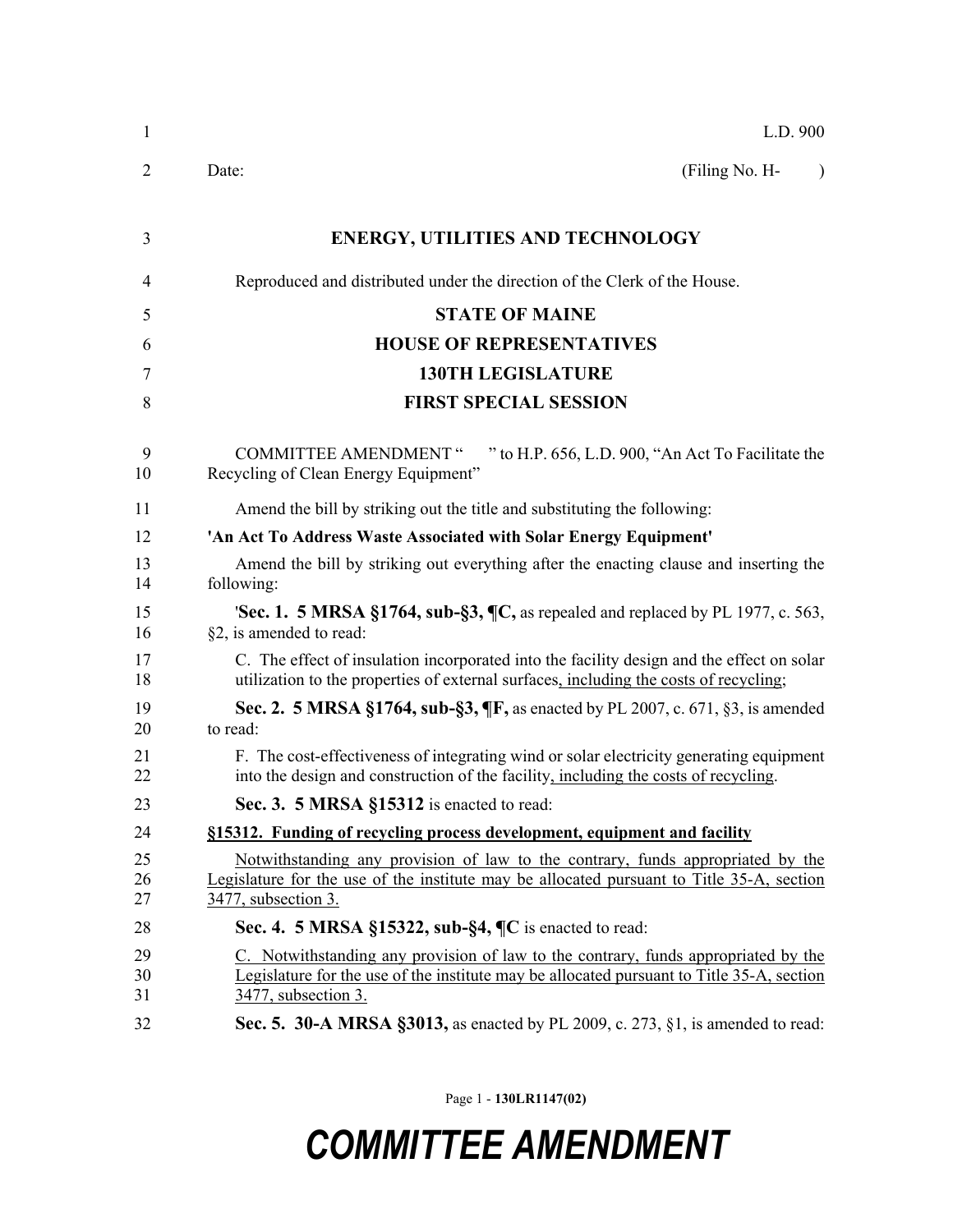|                | COMMITTEE AMENDMENT " " to H.P. 656, L.D. 900                                                  |
|----------------|------------------------------------------------------------------------------------------------|
| $\mathbf{1}$   | §3013. Solar energy devices equipment; ordinances                                              |
| $\overline{2}$ | A municipal ordinance, bylaw or regulation adopted after September 30, 2009 that               |
| 3              | directly regulates the installation or use of solar energy devices equipment on residential    |
| 4              | property must comply with the requirements of Title 33, chapter 28-A. For the purposes         |
| 5              | of this section, "solar energy device equipment" has the same meaning as in Title 33,          |
| 6              | section 1421, subsection 5 Title 10, section 1492, subsection 1.                               |
| 7              | Sec. 6. 33 MRSA §1421, sub-§1, ¶A, as enacted by PL 2009, c. 273, §2, is                       |
| 8              | amended to read:                                                                               |
| 9              | A. Municipal ordinances, bylaws or regulations that directly regulate the installation         |
| 10             | or use of solar energy devices equipment on residential property;                              |
| 11             | Sec. 7. 33 MRSA §1421, sub-§5, as enacted by PL 2009, c. 273, §2, is amended to                |
| 12             | read:                                                                                          |
| 13             | 5. Solar energy device equipment. "Solar energy device equipment" means a solar                |
| 14             | collector or solar clothes-drying device has the same meaning as in Title 10, section 1492,    |
| 15             | subsection 1.                                                                                  |
| 16             | Sec. 8. 33 MRSA §1422, as enacted by PL 2009, c. 273, §2, is amended to read:                  |
| 17             | §1422. Policy                                                                                  |
| 18             | It is the policy of the State to promote the use of solar energy and to avoid unnecessary      |
| 19             | obstacles to the use of solar energy devices equipment.                                        |
| 20             | Sec. 9. 33 MRSA §1423, as enacted by PL 2009, c. 273, §2, is amended to read:                  |
| 21             | §1423. Use and installation of solar energy devices equipment                                  |
| 22             | <b>1.</b> Application. This section applies to a legal instrument adopted or created after     |
| 23             | September 30, 2009 that defines or limits the rights or privileges of owners or renters with   |
| 24             | respect to the use of residential property.                                                    |
| 25             | 2. Right to install and use solar energy devices equipment. Except as provided in              |
| 26             | subsections 3 and 4, a legal instrument subject to this section may not prohibit a person      |
| 27             | from installing or using:                                                                      |
| 28             | A. A solar Solar energy device equipment on residential property owned by that                 |
| 29             | person; or                                                                                     |
| 30             | B. A solar clothes-drying device on residential property leased or rented by that person.      |
| 31             | 3. Exception. A legal instrument subject to this section may prohibit the installation         |
| 32             | and use of solar energy devices equipment on residential property in common ownership          |
| 33             | with 3rd parties or common elements of a condominium.                                          |
| 34             | 4. Reasonable restrictions. A legal instrument subject to this section may include             |
| 35             | reasonable restrictions on the installation and use of a solar energy device equipment. For    |
| 36             | the purposes of this section, a reasonable restriction is any restriction that is necessary to |
| 37             | protect:                                                                                       |
| 38             | A. Public health and safety, including but not limited to ensuring safe access to and          |
| 39             | rapid evacuation of buildings;                                                                 |
| 40             | B. Buildings from damage;                                                                      |

Page 2 - **130LR1147(02)**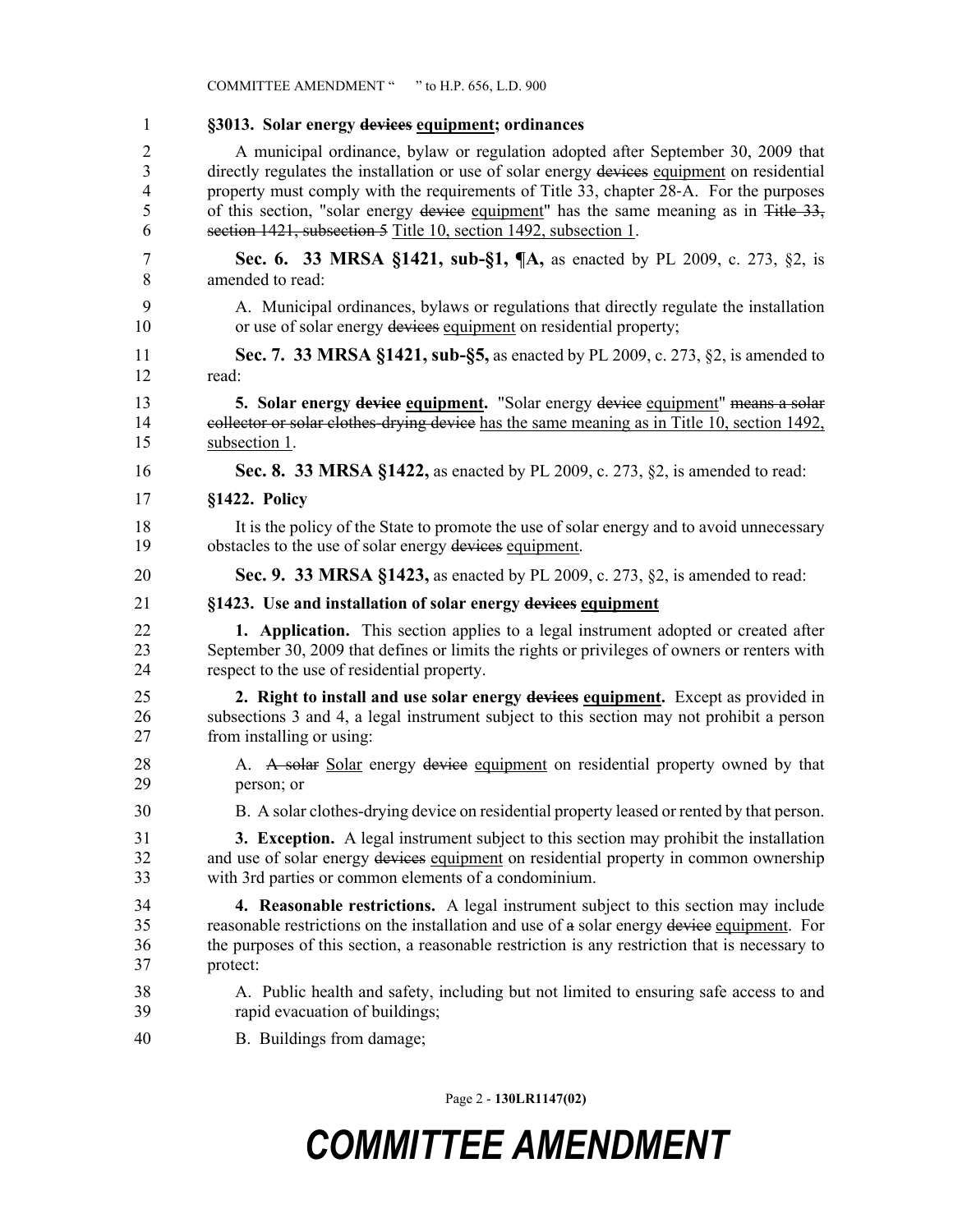| 1  | C. Historic or aesthetic values, when an alternative of reasonably comparable cost and          |
|----|-------------------------------------------------------------------------------------------------|
| 2  | convenience is available; or                                                                    |
| 3  | D. Shorelands under shoreland zoning provisions pursuant to Title 38, chapter 3,                |
| 4  | subchapter 1, article 2-B.                                                                      |
| 5  | Sec. 10. 33 MRSA §1424, as enacted by PL 2009, c. 273, §2, is amended to read:                  |
| 6  | §1424. Limitation                                                                               |
| 7  | This chapter does not supersede any existing authority of any entity to adopt and               |
| 8  | enforce any laws, rules or regulations on any matter other than the installation and use of     |
| 9  | solar energy devices equipment on residential property.                                         |
| 10 | Sec. 11. 35-A MRSA §3471-A is enacted to read:                                                  |
| 11 | §3471-A. Definitions                                                                            |
| 12 | As used in this chapter, unless the context otherwise indicates, the following terms            |
| 13 | have the following meanings.                                                                    |
| 14 | 1. Solar energy equipment. "Solar energy equipment" has the same meaning as in                  |
| 15 | Title 10, section 1492, subsection 1. "Solar energy equipment" includes solar panels.           |
| 16 | Sec. 12. 35-A MRSA §3475 is enacted to read:                                                    |
| 17 | §3475. Prevention of solar panel deterioration; disposal; recycling; registration               |
| 18 | In order to prevent or minimize the potential damage from deterioration of a solar              |
| 19 | panel, the following requirements must be implemented.                                          |
| 20 | <b>1. Disposal.</b> A person may not dispose of a solar panel in whole or in part in landfills, |
| 21 | dumps, transfer stations or in any other place. Solar panels may not be considered to be        |
| 22 | electronic waste under Title 38, section 1610.                                                  |
| 23 | <b>2. Recycling.</b> Solar energy equipment must be recycled by a solar energy equipment        |
| 24 | recycling facility approved by the Department of Environmental Protection using a solar         |
| 25 | energy equipment recycling process approved by the Department of Environmental                  |
| 26 | Protection that prevents transmission into the air, soil or water of Department of              |
| 27 | Environmental Protection chemicals of high concern pursuant to Title 38, section 1693,          |
| 28 | allergens or any other irritants harmful to flora and fauna.                                    |
| 29 | 3. Registration. At the time of purchase of a solar panel, the seller of the solar panel        |
| 30 | shall register the solar panel with the Department of Environmental Protection. The             |
| 31 | registration must identify the solar panel's specific brand, size, model, serial number,        |
| 32 | location and any other information necessary to ensure the proper tracking and future           |
| 33 | disposal of the solar panel.                                                                    |
| 34 | <b>4. Purchase fee; tracking.</b> A \$25 fee per solar panel must be assessed at the time of    |
| 35 | purchase in order to ensure adequate tracking of solar panel installations and proper           |
| 36 | disposal.                                                                                       |
| 37 | <b>5. Purchase fee; recycling.</b> A \$100 fee per solar panel must be assessed at the time     |
| 38 | of purchase in order to ensure proper and timely recycling.                                     |
| 39 | <b>6. Position funded.</b> Fees collected pursuant to subsections 4 and 5 may be used only      |
| 40 | to fund full-time equivalent positions established solely for the purpose of tracking           |
| 41 | purchases and dispositions of solar panels in the State and the proper disposal of solar        |

Page 3 - **130LR1147(02)**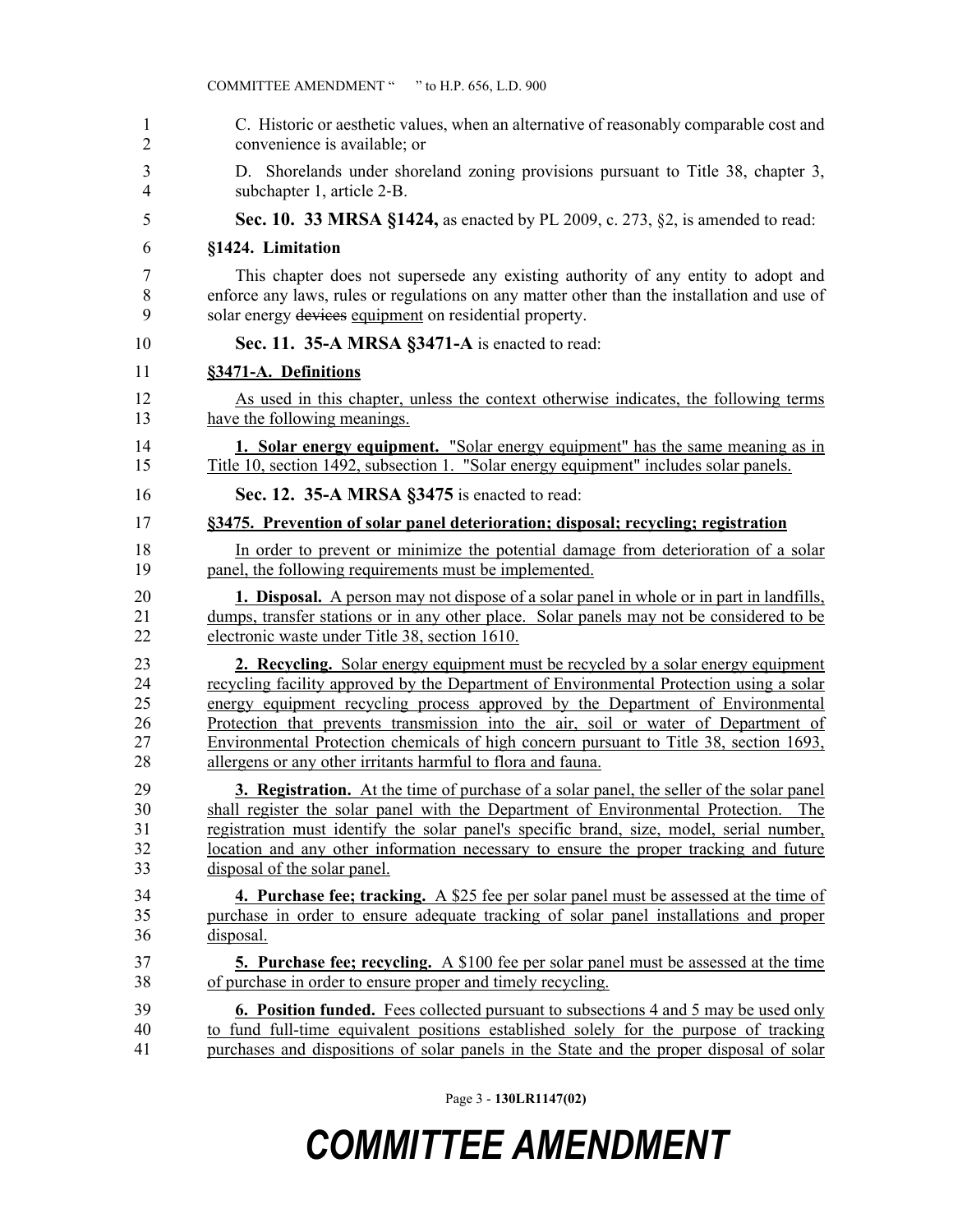panels that are damaged, that have reached the end of their useful life or that are 43 nonfunctional; persons filling the full-time equivalent positions may be personnel of the Department of Environmental Protection or of a solar energy equipment recycling facility approved by the Department of Environmental Protection under subsection 2. 1 2 3 4

- 5 **7. Inspection.** An authorized agent of the Department of Environmental Protection or 6 of the municipality where a solar panel is installed may enter upon and inspect the 7 functionality and wear of an installed solar panel and the quality of the surrounding 8 environment once every 5 calendar years in order to detect and prevent the transmission 9 into the environment of chemicals of high concern described under subsection 2.
- 10 **8. Maintenance.** An owner of a solar panel shall ensure the solar panel is kept in a 11 functional and well-maintained state in order to prevent the transmission of chemicals of 12 high concern described under subsection 2 into the air, soil, water or surrounding 13 environment and to protect the air, soil, water or surrounding environment and inhabitants 14 near the solar panel installation area from being adversely affected.
- 15 **9. Take-back locations.** An approved solar energy equipment recycling facility under 16 subsection 2 must set up regional take-back events in locations to receive solar energy 17 equipment for recycling.
- 18 **10. Tracking information is public.** Information gathered for tracking purposes 19 pursuant to this section is a public record within the meaning of Title 1, chapter 13, 20 subchapter 1.
- 21 **Sec. 13. 35-A MRSA §3476** is enacted to read:

#### 22 **§3476. Insurance**

23 All property where solar panels are installed must carry insurance that pays the full 24 costs of recycling solar panels damaged in any form of catastrophe; insurance companies 25 issuing insurance to cover this liability shall pay any such costs before any other 26 distributions of proceeds of the insurance.

27 **Sec. 14. 35-A MRSA §3477** is enacted to read:

#### 28 **§3477. Funding of recycling process development, equipment and facility**

29 **1. Recycling process funding.** The State shall fund the development of a recycling 30 process meeting the requirements of section 3475, subsection 2 that recycles 95% of solar panels regardless of a solar panel's manufacturer or engineering. The State may allocate panels regardless of a solar panel's manufacturer or engineering. The State may allocate 32 up to \$2,500,000 for grants, to be funded from the Regional Greenhouse Gas Initiative 33 Trust Fund under section 10109, subsection 4, paragraph K, for this purpose.

34 **2. Equipment and facility funding.** The State shall allocate up to \$2,500,000 for 35 grants, to be funded from the Regional Greenhouse Gas Initiative Trust Fund under section 36 10109, subsection 4, paragraph K, to fund the design and construction of recycling 37 equipment and an approved recycling facility under section 3475, subsection 2 to 38 implement the recycling process under subsection 1.

39 **3. Other sources of funding.** The State may allocate funds from the Maine Solid 40 Waste Management Fund under Title 38, section 2201, the Maine Solid Waste Diversion 41 Grant Program under Title 38, section 2201-B and the Maine Technology Institute under 42 Title 5, section 15312 and any other available government funding to further the purposes 43 of subsections 1 and 2.

Page 4 - **130LR1147(02)**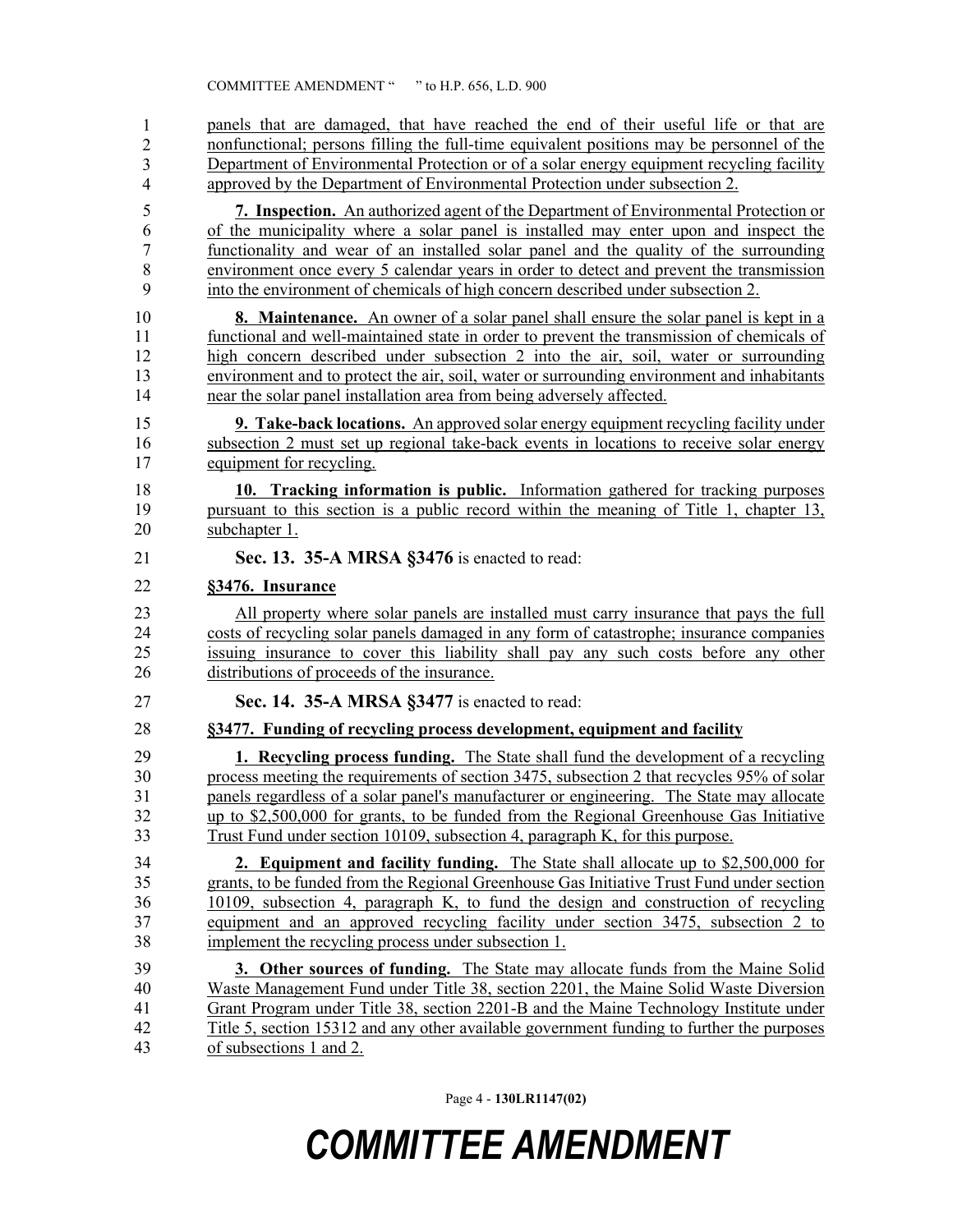| 1                                               | Sec. 15. 35-A MRSA §3478 is enacted to read:                                                                                                                                                                                                                                                                                                                                                                                                                                                                    |                                          |                                |
|-------------------------------------------------|-----------------------------------------------------------------------------------------------------------------------------------------------------------------------------------------------------------------------------------------------------------------------------------------------------------------------------------------------------------------------------------------------------------------------------------------------------------------------------------------------------------------|------------------------------------------|--------------------------------|
| $\overline{2}$                                  | §3478. Penalties                                                                                                                                                                                                                                                                                                                                                                                                                                                                                                |                                          |                                |
| 3<br>$\overline{4}$<br>5<br>6<br>$\overline{7}$ | 1. Improper disposal. A person may not dispose of solar energy equipment in a<br>manner other than an approved recycling process under section 3475, subsection 2. A<br>person who violates this subsection commits a civil violation for which a fine equal to the<br>costs to recover, retrieve and recycle the solar energy equipment in an approved manner<br>must be imposed.                                                                                                                              |                                          |                                |
| 8<br>9<br>10<br>11<br>12<br>13                  | 2. Failure to register. A seller of a solar panel who fails to register identification<br>information including serial numbers of any solar energy equipment pursuant to section<br>3475, subsection 3 commits a civil violation for which a fine of up to \$250 per unit of solar<br>energy equipment must be imposed. A fine imposed pursuant to this subsection must be<br>recorded as an addendum to the deed of the property in the registry of deeds on which the<br>solar energy equipment is installed. |                                          |                                |
| 14<br>15<br>16<br>17<br>18                      | <b>3. Refusal to permit inspection.</b> A person who refuses to permit inspection of any<br>solar energy equipment pursuant to section 3475, subsection 7 commits a civil violation for<br>which a fine of up to \$250 per unit of solar energy equipment must be imposed. A fine<br>imposed pursuant to this subsection must be recorded as an addendum to the deed of the<br>property in the registry of deeds on which the solar energy equipment is installed.                                              |                                          |                                |
| 19                                              | Sec. 16. 35-A MRSA §10109, sub-§4, ¶K is enacted to read:                                                                                                                                                                                                                                                                                                                                                                                                                                                       |                                          |                                |
| 20<br>21                                        | K. Notwithstanding any provision of law to the contrary, funds from the trust fund<br>may be expended in accordance with section 3477, subsections 1 and 2.                                                                                                                                                                                                                                                                                                                                                     |                                          |                                |
| 22                                              | Sec. 17. 38 MRSA $\S$ 2201, 4th $\P$ is enacted to read:                                                                                                                                                                                                                                                                                                                                                                                                                                                        |                                          |                                |
| 23<br>24                                        | Notwithstanding any provision of law to the contrary, funds may be allocated from the<br>fund pursuant to Title 35-A, section 3477, subsection 3.                                                                                                                                                                                                                                                                                                                                                               |                                          |                                |
| 25                                              | Sec. 18. 38 MRSA §2201-B, sub-§8 is enacted to read:                                                                                                                                                                                                                                                                                                                                                                                                                                                            |                                          |                                |
| 26<br>27<br>28                                  | 8. Funding of recycling process development, equipment and facility.<br>Notwithstanding any provision of law to the contrary, funds may be allocated pursuant to<br>Title 35-A, section 3477, subsection 3.                                                                                                                                                                                                                                                                                                     |                                          |                                |
| 29<br>30                                        | Sec. 19. Appropriations and allocations. The following appropriations and<br>allocations are made.                                                                                                                                                                                                                                                                                                                                                                                                              |                                          |                                |
| 31                                              | ENVIRONMENTAL PROTECTION, DEPARTMENT OF                                                                                                                                                                                                                                                                                                                                                                                                                                                                         |                                          |                                |
| 32                                              | <b>Maine Environmental Protection Fund 0421</b>                                                                                                                                                                                                                                                                                                                                                                                                                                                                 |                                          |                                |
| 33<br>34                                        | Initiative: Provides funding for one Environmental Specialist IV position, 2 Environmental<br>Specialist III positions and related All Other costs.                                                                                                                                                                                                                                                                                                                                                             |                                          |                                |
| 35<br>36<br>37<br>38<br>39                      | <b>GENERAL FUND</b><br>POSITIONS - LEGISLATIVE COUNT<br><b>Personal Services</b><br>All Other                                                                                                                                                                                                                                                                                                                                                                                                                   | 2021-22<br>3.000<br>\$198,924<br>\$7,929 | 2022-23<br>3.000<br>\$0<br>\$0 |
| 40<br>41                                        | <b>GENERAL FUND TOTAL</b>                                                                                                                                                                                                                                                                                                                                                                                                                                                                                       | \$206,853                                | \$0                            |

Page 5 - **130LR1147(02)**